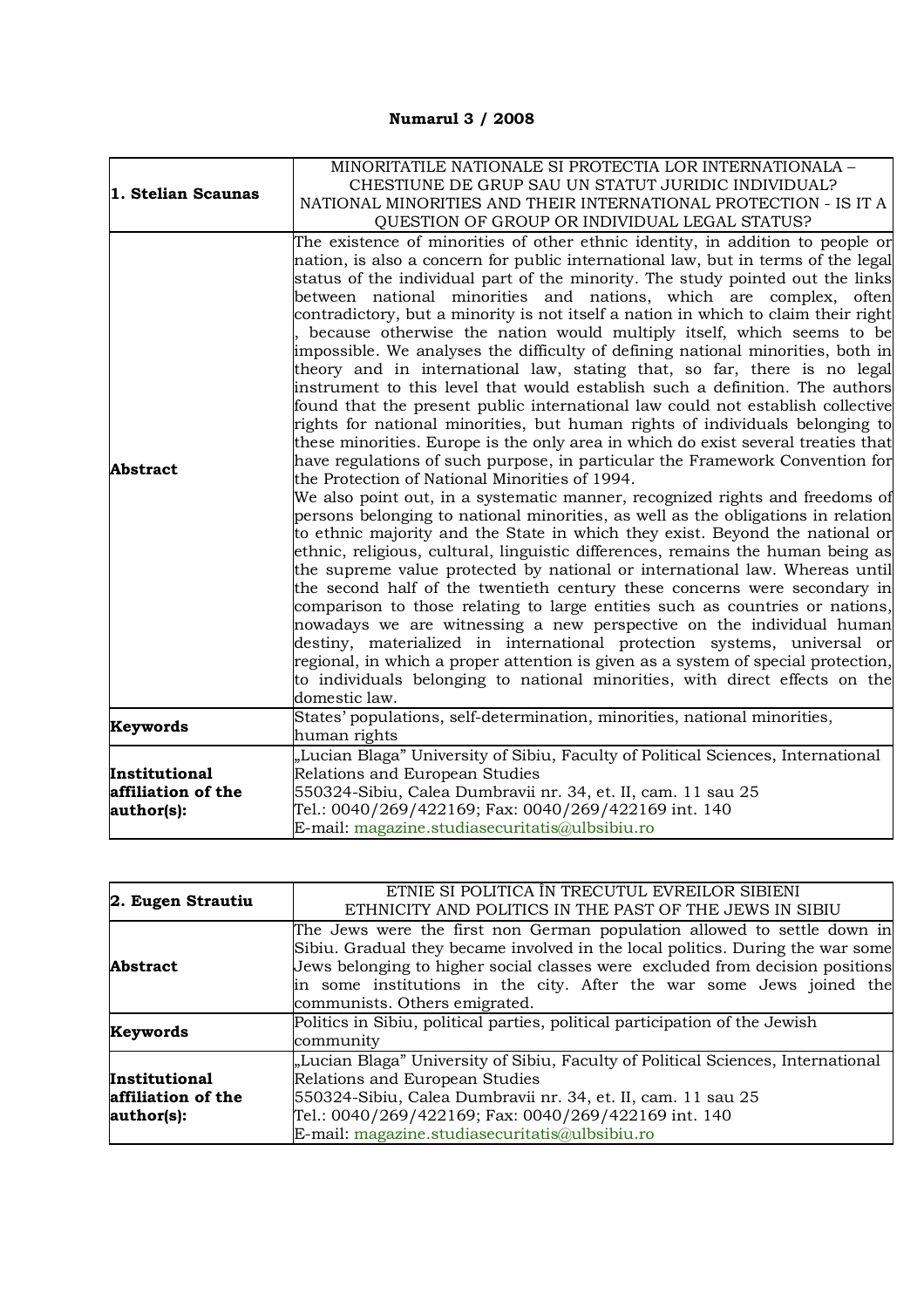| 3. Boris Popescu                                  | ORIZONTUL GEOSTRATEGIC AL RAZBOIULUI INFORMATIONAL<br>THE GEOSTRATEGICAL FUTURE OF THE INFORMATIONAL WAR                                                                                                                                                                                     |
|---------------------------------------------------|----------------------------------------------------------------------------------------------------------------------------------------------------------------------------------------------------------------------------------------------------------------------------------------------|
| <b>Abstract</b>                                   | The beginnings of the informational war are stated in the '50s. This kind of<br>combat is among the few elements that determine the fall of military advance<br>of the industrialized powers in comparison with the rest of the world.<br>Technologies in this field are advanced.           |
| Keywords                                          | Future war, Intelligence, The geostrategic role of information wars                                                                                                                                                                                                                          |
| Institutional<br>affiliation of the<br>author(s): | "Lucian Blaga" University of Sibiu, Faculty of Political Sciences, International<br>Relations and European Studies<br>550324-Sibiu, Calea Dumbravii nr. 34, et. II, cam. 11 sau 25<br>Tel.: 0040/269/422169; Fax: 0040/269/422169 int. 140<br>E-mail: magazine.studiasecuritatis@ulbsibiu.ro |

| 4. Adriean Parlog                                        | POLITICA DE SECURITATE INTERNATIONALA: ROLUL O.N.U.<br>THE INTERNATIONAL SECURITY POLICY: THE ROLE OF U.N.O.                                                                                                                                                                                                                                                                                                                                                                                        |
|----------------------------------------------------------|-----------------------------------------------------------------------------------------------------------------------------------------------------------------------------------------------------------------------------------------------------------------------------------------------------------------------------------------------------------------------------------------------------------------------------------------------------------------------------------------------------|
| <b>Abstract</b>                                          | Because of the attributes of the contemporary international system, the<br>various threats and weaknesses, it is difficult to assure the international<br>security. There is an important difference between security and security<br>policy. The U.N.O.'s role is to assure that another great war breaks out, to<br>prevent genocide and mass murder, to provide a calm international medium<br>so that the society can develop itself calmly in order to assure a good life<br>standard for men. |
| Keywords                                                 | U.N.O, the role of the U.N.O., security studies                                                                                                                                                                                                                                                                                                                                                                                                                                                     |
| <b>Institutional</b><br>affiliation of the<br>author(s): | "Lucian Blaga" University of Sibiu, Faculty of Political Sciences, International<br>Relations and European Studies<br>550324-Sibiu, Calea Dumbravii nr. 34, et. II, cam. 11 sau 25<br>Tel.: 0040/269/422169; Fax: 0040/269/422169 int. 140<br>E-mail: magazine.studiasecuritatis@ulbsibiu.ro                                                                                                                                                                                                        |

| 5. Mihai Neag                                            | SECURITATE SI APARARE ÎN SPATIUL EUROPEAN<br>SECURITY AND DEFENSE IN EUROPE                                                                                                                                                                                                                                                                                            |
|----------------------------------------------------------|------------------------------------------------------------------------------------------------------------------------------------------------------------------------------------------------------------------------------------------------------------------------------------------------------------------------------------------------------------------------|
| <b>Abstract</b>                                          | The regional stability is directly depending on the bilateral and multilateral<br>cooperation. European Union does not seem to be threatened by the classical<br>conflicts, represented by the wide spread armed attacks, but it foresees other<br>threats, which seem hard to identify and predict, and which make this<br>mission even more difficult to accomplish. |
| Keywords                                                 | The European security strategy, Common Foreign and Security Policy (E.U.),<br>security studies                                                                                                                                                                                                                                                                         |
| <b>Institutional</b><br>affiliation of the<br>author(s): | "Nicolae Balcescu" Land Forces Academy<br>str. Revolutiei nr. 3-5, Sibiu, RO, 550170<br>Tel: +40-269-432990<br>Fax: +40-269-215554<br>Email: office@armyacademy.ro                                                                                                                                                                                                     |

| 6. Sorin Stoia  | RELATILE CIVIL-MILITARE ÎN CONTEXTUL PROCESULUI DE                              |
|-----------------|---------------------------------------------------------------------------------|
|                 | DEMOCRATIZARE DUPA 1990 ÎN EUROPA                                               |
|                 | CIVIL-MILITARY RELATIONS IN THE CONTEXT OF THE DEMOCRATISATION                  |
|                 | PROCESS AFTER 1990 IN EUROPE                                                    |
| <b>Abstract</b> | What is the relation between the three entities in the discussion: the Civil    |
|                 | Society, the Political Power and the Military Forces(Army)? Nowadays, the       |
|                 | civil/military relations are connected with the functional democracy. These     |
|                 | relations are better understood and used in the context of a democratic state   |
|                 | than in a totalitarian one. One of the most controversial issues is represented |
|                 | by the connection between civil and military and the control of the civil over  |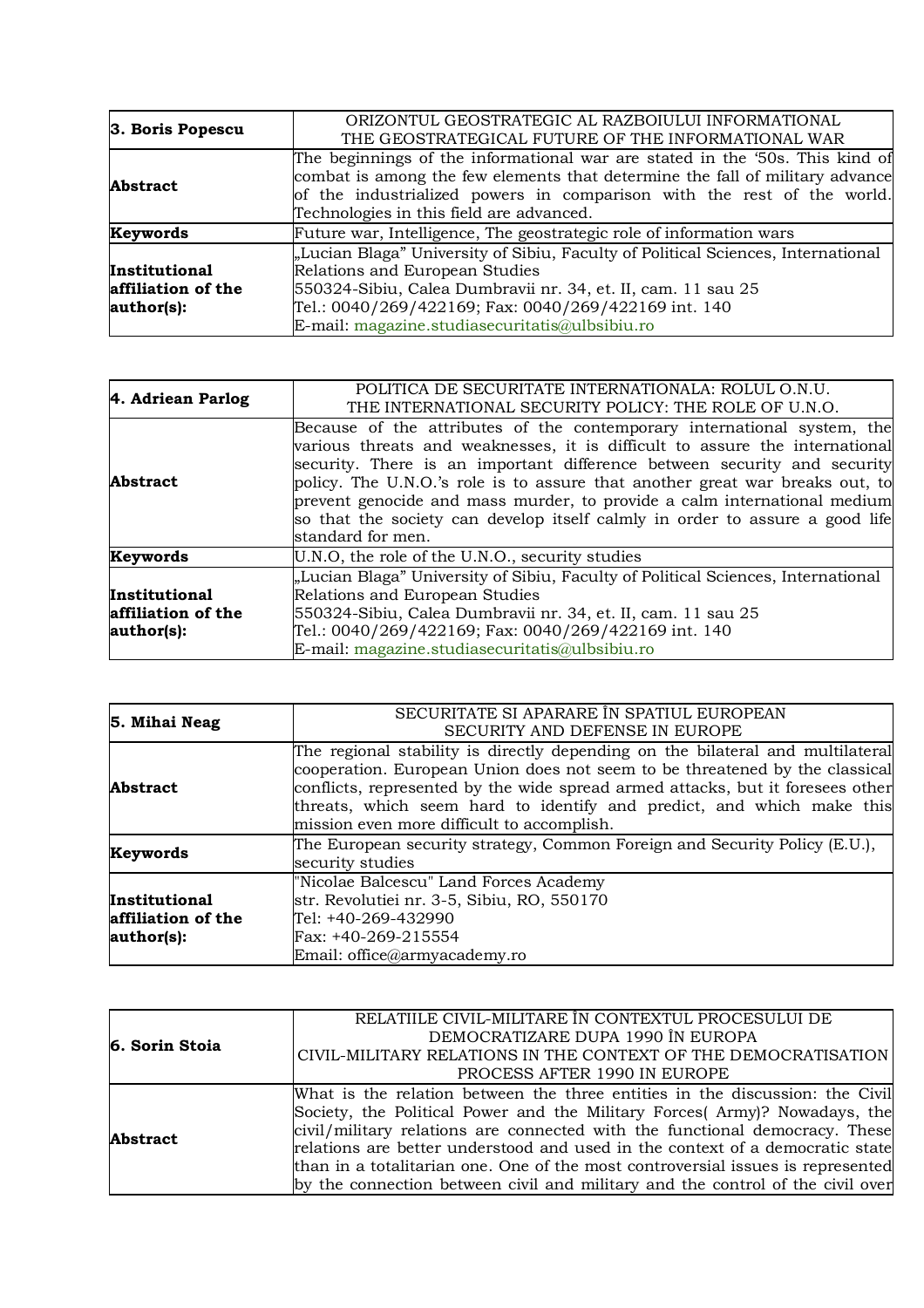|                    | the military field.                                                              |
|--------------------|----------------------------------------------------------------------------------|
| Keywords           | CIMIC, civil-military relations, democracy, state.                               |
|                    | "Lucian Blaga" University of Sibiu, Faculty of Political Sciences, International |
| Institutional      | Relations and European Studies                                                   |
| affiliation of the | 550324-Sibiu, Calea Dumbravii nr. 34, et. II, cam. 11 sau 25                     |
| author(s):         | Tel.: 0040/269/422169; Fax: 0040/269/422169 int. 140                             |
|                    | E-mail: magazine.studiasecuritatis@ulbsibiu.ro                                   |

| 7. Alina Brudiu                                   | TRANSNISTRIA. O AMENINTARE LA ADRESA SECURITATII EUROPENE<br>TRANSNISTRIA -A THREAT FOR THE EUROPEAN SECURITY                                                                                                                                                                                                                                                                                                                                                                                                                                                                                                                                                                                                                                                                             |
|---------------------------------------------------|-------------------------------------------------------------------------------------------------------------------------------------------------------------------------------------------------------------------------------------------------------------------------------------------------------------------------------------------------------------------------------------------------------------------------------------------------------------------------------------------------------------------------------------------------------------------------------------------------------------------------------------------------------------------------------------------------------------------------------------------------------------------------------------------|
| <b>Abstract</b>                                   | The Republic of Transnistria is a country that does not exist. A country<br>which escaped all international control since its birth in 1990. It is situated<br>on the West of Romania, between Moldova and Ukraine. It is considered to be<br>one of the most dangerous regions of the Black Sea habitat.<br>Behind its border, which cannot be found on any map, you can buy any kind<br>of weapon you like. The International Community says that those weapons<br>were under the way with completely impunity into the hands of terrorist<br>groups in Caucaz, Africa and more recently in Iraq.<br>The separatist regime follows its own rules and laws, the human rights are not<br>respected, and no international community could find a good solution to this<br>frozen conflict. |
| Keywords                                          | threat separatist regime conventional weapons ammunition vulnerabilities                                                                                                                                                                                                                                                                                                                                                                                                                                                                                                                                                                                                                                                                                                                  |
| Institutional<br>affiliation of the<br>author(s): | "Lucian Blaga" University of Sibiu, Faculty of Political Sciences, International<br>Relations and European Studies<br>550324-Sibiu, Calea Dumbravii nr. 34, et. II, cam. 11 sau 25<br>Tel.: 0040/269/422169; Fax: 0040/269/422169 int. 140<br>E-mail: magazine.studiasecuritatis@ulbsibiu.ro                                                                                                                                                                                                                                                                                                                                                                                                                                                                                              |

|                    | ANALIZA STARII DE SECURITATE A ROMÂNIEI ÎNAINTEA INTEGRARII ÎN                   |
|--------------------|----------------------------------------------------------------------------------|
| 8. Dalia Maria     | STRUCTURILE EURO-ATLANTICE                                                       |
| Rus                | THE SECURITY STATE ANALYSIS OF ROMANIA BEFORE THE INTEGRATION                    |
|                    | IN THE EURO ATLANTIC STRUCTURES                                                  |
|                    | During this step I followed the notion explanation of "security" with all of its |
|                    | meanings; I characterized briefly the present security environment; I            |
|                    | introduced the security evolution concept. The security concept was defined in   |
|                    | a series of international juridical instruments. I presented the main security   |
|                    | evolution stages in Romania and the integration necessity of the Romanian        |
| <b>Abstract</b>    | state into the Euro Atlantic structures.                                         |
|                    | The national security sphere had another connotation until 1989;                 |
|                    | after the revolution in December, Romania skillfully presented the interest in   |
|                    | security.                                                                        |
|                    | The Romanian integration in the Euro Atlantic structures constitutes the         |
|                    | main point in the guarantee of a new chance in security for our country and      |
|                    | the situation of Romania on a platform of stability, safety and credibility.     |
|                    | The security concept, The national security, The Romanian integration in the     |
| Keywords           | Euro Atlantic structures                                                         |
|                    | "Lucian Blaga" University of Sibiu, Faculty of Political Sciences, International |
| Institutional      | Relations and European Studies                                                   |
| affiliation of the | 550324-Sibiu, Calea Dumbravii nr. 34, et. II, cam. 11 sau 25                     |
| author(s):         | Tel.: 0040/269/422169; Fax: 0040/269/422169 int. 140                             |
|                    | E-mail: magazine.studiasecuritatis@ulbsibiu.ro                                   |
|                    |                                                                                  |

|                 | MOMENTE INEDITE DIN ACTIVITATEA LUI NICOLAE STEFANESCU ÎN         |
|-----------------|-------------------------------------------------------------------|
| 9. Pavel Moraru | SIGURANTA STATULUI                                                |
|                 | I ASPECTS REGARDING NICKY STEFANESCU'S ACTIVITY IN THE ROMANIAN ! |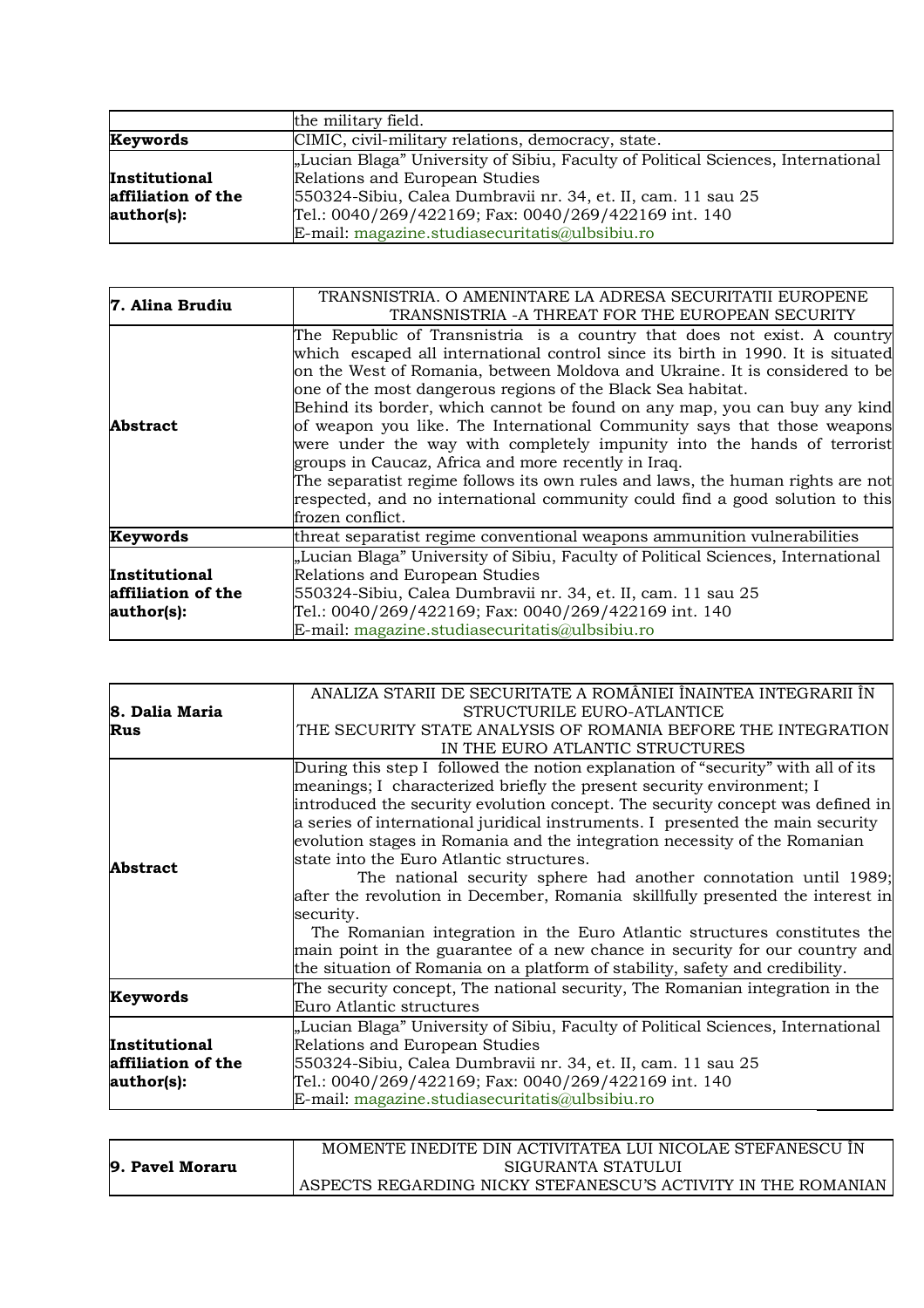|                                                   | INTELLIGENCE SERVICE                                                                                                                                                                                                                                                                                                                                                                                                                                                                |
|---------------------------------------------------|-------------------------------------------------------------------------------------------------------------------------------------------------------------------------------------------------------------------------------------------------------------------------------------------------------------------------------------------------------------------------------------------------------------------------------------------------------------------------------------|
| <b>Abstract</b>                                   | New aspects about Niky Stefanescu's activity in Bessarabia are related in<br>many documents from National Archive of Republic of Moldova. Later, he<br>became a close friend to Mihail Moruzov in the Intelligence Service of<br>Romanian Army. In this article are presented all the jobs he has had, in the<br>content of staff change, the conflict situations he was in but also the serious<br>accuse on him which was abuse of office, premeditated murder and<br>contraband. |
| Keywords                                          | Bessarabia, security brigade, Niky Stefanescu, service                                                                                                                                                                                                                                                                                                                                                                                                                              |
| Institutional<br>affiliation of the<br>author(s): | "Lucian Blaga" University of Sibiu, Faculty of Political Sciences, International<br>Relations and European Studies<br>550324-Sibiu, Calea Dumbravii nr. 34, et. II, cam. 11 sau 25<br>Tel.: 0040/269/422169; Fax: 0040/269/422169 int. 140<br>E-mail: magazine.studiasecuritatis@ulbsibiu.ro                                                                                                                                                                                        |

| 10. Claudia        | RAZBOIUL COALITIEI ANTITERORISTE ÎMPOTRIVA IRAKULUI                                                                                                                                                                                                                                                                                                                                                                                                                                                                                                                                                                                                                                                                                                                                                                    |
|--------------------|------------------------------------------------------------------------------------------------------------------------------------------------------------------------------------------------------------------------------------------------------------------------------------------------------------------------------------------------------------------------------------------------------------------------------------------------------------------------------------------------------------------------------------------------------------------------------------------------------------------------------------------------------------------------------------------------------------------------------------------------------------------------------------------------------------------------|
| <b>Ciofâca</b>     | THE GOAL OF THE ANTITERRORIST COALITION                                                                                                                                                                                                                                                                                                                                                                                                                                                                                                                                                                                                                                                                                                                                                                                |
| Abstract           | Oil is one of the most important resources on earth. Just like George<br>Clemenceau said in 1916, the one who would have the oil, would have the<br>empire. Iraq is a very reach country when we are talking about oil resources.<br>It is the second country in the world in petroleum resource, oil being the most<br>important resource of the country. They are carefully supervised because of<br>the petroleum geopolitics and the Middle East.<br>Since 11th September 2001 Middle East became a breeding ground of<br>aggression on the view of the United States. They are fighting against<br>terrorism since then, following in the same time their personal interests in the<br>Middle East. Is Iraq a victim or not? Well, we can't truly answer in our<br>research but we can try to analyze the events. |
| Keywords           | 11 September 2001, oil, geopolitics, terrorism, Middle East                                                                                                                                                                                                                                                                                                                                                                                                                                                                                                                                                                                                                                                                                                                                                            |
|                    | "Lucian Blaga" University of Sibiu, Faculty of Political Sciences, International                                                                                                                                                                                                                                                                                                                                                                                                                                                                                                                                                                                                                                                                                                                                       |
| Institutional      | Relations and European Studies                                                                                                                                                                                                                                                                                                                                                                                                                                                                                                                                                                                                                                                                                                                                                                                         |
| affiliation of the | 550324-Sibiu, Calea Dumbravii nr. 34, et. II, cam. 11 sau 25                                                                                                                                                                                                                                                                                                                                                                                                                                                                                                                                                                                                                                                                                                                                                           |
| author(s):         | Tel.: 0040/269/422169; Fax: 0040/269/422169 int. 140                                                                                                                                                                                                                                                                                                                                                                                                                                                                                                                                                                                                                                                                                                                                                                   |
|                    | E-mail: magazine.studiasecuritatis@ulbsibiu.ro                                                                                                                                                                                                                                                                                                                                                                                                                                                                                                                                                                                                                                                                                                                                                                         |

| 11. Ovidiu    | SUA SI CONTROLUL DEMOCRATIEI PE PLAN GLOBAL                                                                                                                                                                                                                                                                                                                                                                                                                                                                                                                                                                                                                                                                                                                                                                                                                                                                                                                                                                                                                                                                                                                                                                                                                                                              |
|---------------|----------------------------------------------------------------------------------------------------------------------------------------------------------------------------------------------------------------------------------------------------------------------------------------------------------------------------------------------------------------------------------------------------------------------------------------------------------------------------------------------------------------------------------------------------------------------------------------------------------------------------------------------------------------------------------------------------------------------------------------------------------------------------------------------------------------------------------------------------------------------------------------------------------------------------------------------------------------------------------------------------------------------------------------------------------------------------------------------------------------------------------------------------------------------------------------------------------------------------------------------------------------------------------------------------------|
| <b>Oltean</b> | USA AND THE DEMOCRACY CONTROL IN THE WORLD                                                                                                                                                                                                                                                                                                                                                                                                                                                                                                                                                                                                                                                                                                                                                                                                                                                                                                                                                                                                                                                                                                                                                                                                                                                               |
| Abstract      | A question that has aroused many times in our minds is : what is democracy<br>heading to? What is its direction and its evolution? Francis Fukuyama is<br>launching the hypothesis regarding the continuity or the cyclic character of<br>history, Henry Kissinger emphasizes the victory of democracy and free trade<br>market and liberal economy upon the socialist systems. And again we ask<br>ourselves what is democracy and if it can be the best system of government.<br>USA continuously plays the role of the global power state, enhancing in its<br>hands destinies of many destabilized states, in order to establish democracy.<br>A lot of interventions in conflictual areas were legitimated through out the<br>process of democratization and liberation. Is USA a legitimate promoter of<br>democracy in this context? Can democracy be established in a few years after<br>a certain plan and at the will of the USA state secretary? What is the role of<br>some organizations like National Endowment for Democracy, National<br>Intelligence Council, CIA or USAID, and other programs for reconstruction<br>and for a free society? Examples show us things are not how they were<br>scheduled and designedevery society is different and we can t bring them all<br>together. |
| Keywords      | democracy, government, change, global power, cyclic history                                                                                                                                                                                                                                                                                                                                                                                                                                                                                                                                                                                                                                                                                                                                                                                                                                                                                                                                                                                                                                                                                                                                                                                                                                              |